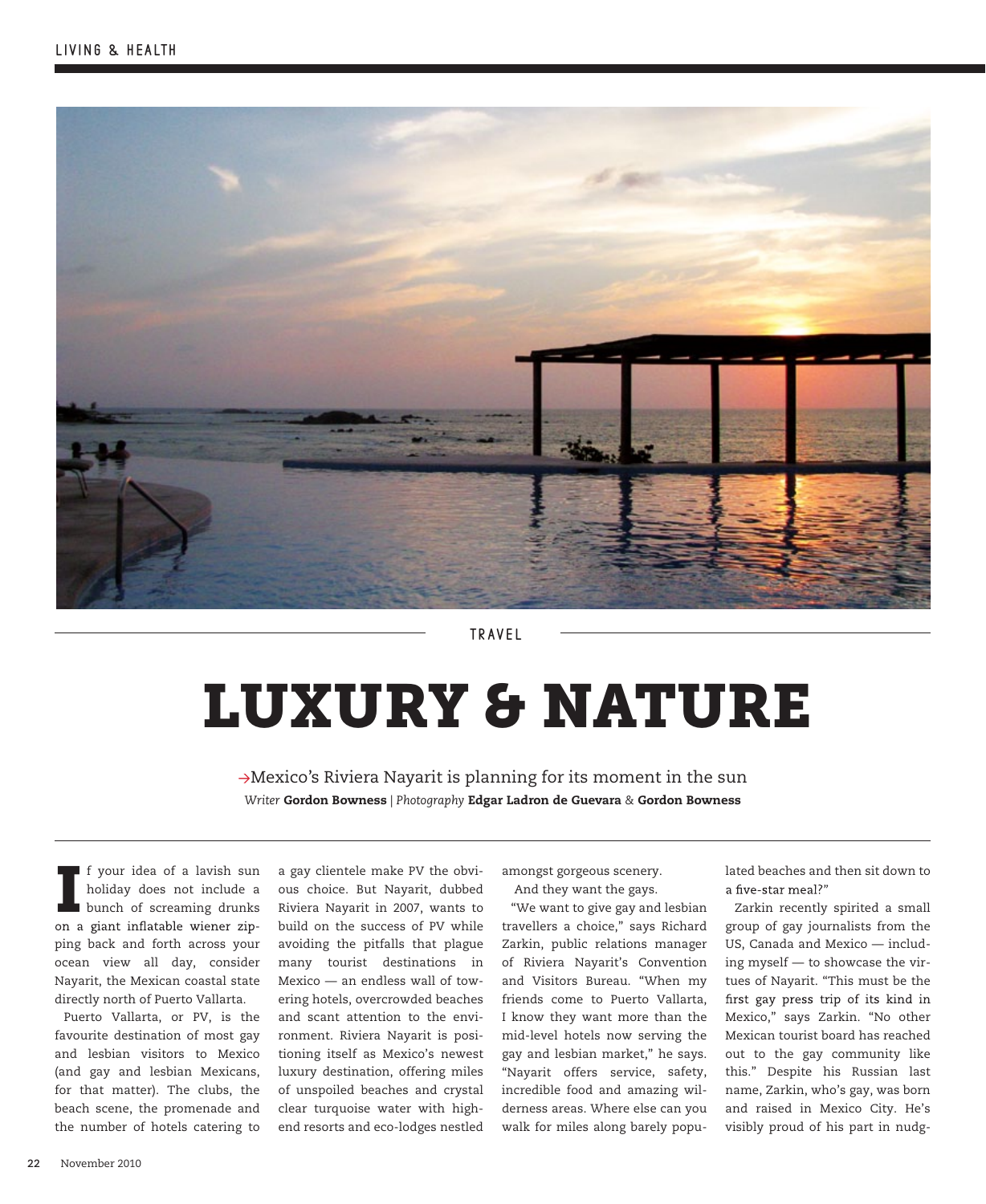ing his agency and the hotels he represents to become more gaypositive. Everywhere we go, hotel managers and marketing folk know they have to pay more than lip service. "We want to learn from you," is a refreshing refrain.

Offering unparalleled luxury, the Four Seasons Punta Mita is located at the northern end of Banderas Bay, a 45-minute drive from PV's international airport. Built in 1999, the hotel and tourist residence complex points to the future of Riviera Nayarit. There's already a St Regis in Punta Mita; a Hyatt and other fancy properties are in the works further north along the coast. None of them will crowd each other.

The main pool and bar at the Four Seasons, built above a sweeping arc of beach, is a magnet for guests. But if the kids start bugging you, you can retreat to the adult-only pool with its private cabanas, or the spa, or the adult-only beach. Gorgeous as it is clever, the layout presents every level of privacy and socializing. It's kind of hard to figure out which form of indulgence you want at any given moment. With that in mind, the resort surprises sun-befuddled guests with impromptu treats like ice cream or foot massages. You just have to give in (I drew the line at the Evian water misting, hard nut that I am). By far, the most luxurious rooms are the spacious ocean-front suites with private plunge pools.

With its three dinner restaurants, Four Seasons Punta Mita is leading the charge to make Nayarit a culinary hot spot. The open air Bahía by the beach can't be beat — ocean breezes, a great view of the sunset and fresh, simply prepared seafood like grilled octopus or seared red snapper (you can pick your own from the catch of the day brought in earlier in the morning). A great selection of Mexican wines, standouts from Baja and near Guadalajara, makes for a perfect evening.

Imagine yourself getting married on a rocky promontory jutting out into the Pacific, as waves crash and the sun sets. The Four Seasons wants to make that dream a reality, with their onsite wedding planners. "We want to market ourselves specifically to the gay and lesbian wedding market," says Claudia Silva, marketing director at the Four Seasons Punta Mita. (You can only have commitment ceremonies in Nayarit, though, like all states in Mexico, it must recognize same-sex marriages done in Mexico City.) Everyone from the kiddies to your future motherin-law would be blissed out in this place.

Did I mention the glorious yacht you can book for whale watching?

The resort offers easy access to Puerto Vallarta, with day and evening shuttles to town for shopping and dining. Why not mix and match your holiday with a weekend blow-out in PV and a lowkey retreat to Punta Mita during the week? The Four Seasons also offers day trips to nearby Sayulita, an old hippie hang-out with a great beach popular with surfers. It's a funky town with plenty of shops and galleries, including the lovely Huichol Centre with traditional and contemporary crafts from the region's indigenous people.

One of the most breathtaking spots on our trip was Haramara, a yoga retreat built high up on a vertiginous, forested valley overlooking the ocean, just south of Sayulita. Owner Sajeela de la Borbolla used to have another retreat near Tulum on the east coast until a hurricane wiped her out. Luckily, the Sierra Madres caught her in their spell. Each of the 15 private cabanas at Haramara were lovingly designed by de la Borbolla. There's no electricity in the open-air cabanas;

nights are by candlelight. "There is fantasy in the design," says de la Borbolla. Guests walk up and down narrow footpaths to two private sandy coves below or two yoga pavilions at the top. The retreat offers many types of classes, activities and excursions. Haramara has also played host to numerous gay guests, even a naked yoga group (don't worry, they booked the whole place out).

Despite its holistic health focus, the food in the restaurant and tree-house terrace is anything but Spartan. It can be healthy and delicious, like beet puree with sticks of carrots, cucumbers and jicama, or it can be decadent, like crème brulée with passion fruit pips. (If daily yoga sounds too intimidating, you can just eat here if you book ahead.)





→ THE TOUR Four Seasons at sunset (far left), mangroves near San Blas (below), Haramara retreat (bottom).